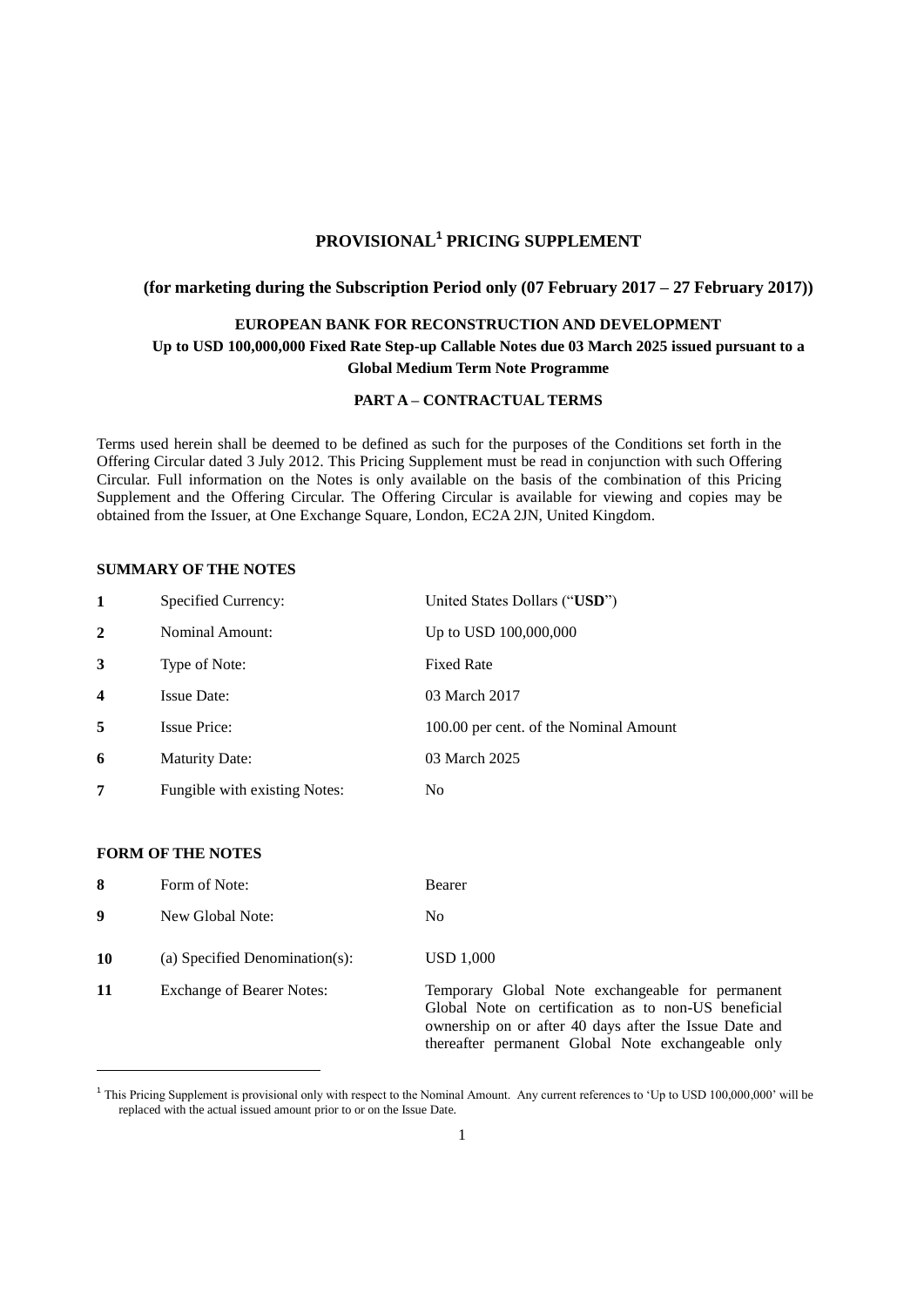#### upon an Exchange Event

| 12 | (a) | Talons for future Coupons to<br>be attached to definitive Bearer<br>Notes: | $\rm No$       |
|----|-----|----------------------------------------------------------------------------|----------------|
|    | (b) | $Date(s)$ on which the Talons<br>mature:                                   | Not applicable |
| 13 | (a) | Depositary for and registered<br>holder of Registered Global<br>Note:      | Not applicable |
|    | (b) | Exchange of Registered Global<br>Note:                                     | Not applicable |

# **PROVISIONS RELATING TO INITIAL PAYMENT**

| 14<br>Partly Paid Notes: |  |
|--------------------------|--|
|--------------------------|--|

## **PROVISIONS RELATING TO INTEREST**

| 15<br>Interest Commencement Date:<br><b>Issue Date</b> |
|--------------------------------------------------------|
|--------------------------------------------------------|

#### **Fixed Rate Notes:**

**16** (a) Fixed Rate(s) of Interest: The Fixed Rates of Interest per annum, payable annually, on each Fixed Interest Date are shown in the table below:

| <b>Fixed Interest Date</b> | <b>Fixed Rate of Interest</b> |
|----------------------------|-------------------------------|
| 03 March 2018              | 1.45 per cent.                |
| 03 March 2019              | $1.55$ per cent.              |
| 03 March 2020              | $1.65$ per cent.              |
| 03 March 2021              | $1.75$ per cent.              |
| 03 March 2022              | $1.85$ per cent.              |
| 03 March 2023              | $1.95$ per cent.              |
| 03 March 2024              | $2.05$ per cent.              |
| 03 March 2025              | $2.15$ per cent.              |

(b) Fixed Interest Date(s): 03 March of each year, from and including 03 March 2018 up to and including the Maturity Date, subject in each case to adjustment in accordance with the Business Day Convention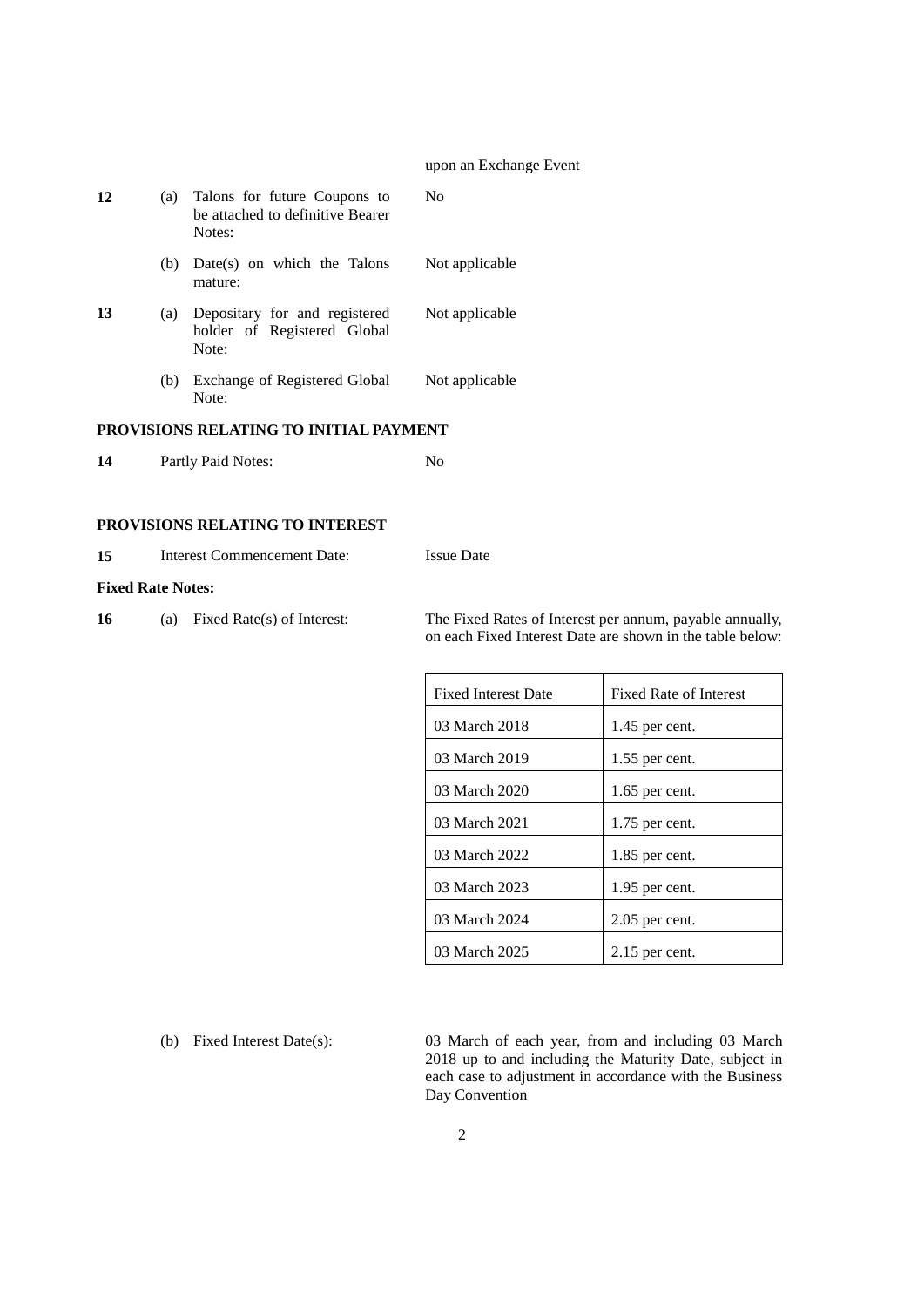|     | Specified Denomination: | (c) Initial Broken Amount per | Not applicable |
|-----|-------------------------|-------------------------------|----------------|
| (d) |                         | Final Broken Amount per       | Not applicable |

- (d) Final Broken Amount per Specified Denomination:
- (e) Fixed Day Count Fraction: 30/360
- (f) Business Day Convention: Following Business Day
- (g) Business Day definition if different from that in Condition  $4(a)(iii)$ :
- (h) Calculation of interest to be adjusted in accordance with Business Day Convention specified above:

 $N<sub>0</sub>$ 

centres

### **PROVISIONS REGARDING PAYMENTS/DELIVERIES**

| 17 | Definition of "Payment Day" for the          | Condition $6(e)$ applies |
|----|----------------------------------------------|--------------------------|
|    | purpose of Condition $6(e)$ if               |                          |
|    | different to that set out in<br>Condition 6: |                          |
| 18 | Dual Currency Notes:                         | Not applicable           |

**19** Physically Settled Notes: Not applicable

## **PROVISIONS REGARDING REDEMPTION/MATURITY**

**20** (a) Redemption at Issuer's option: Yes

The Issuer has the right to redeem the Notes (in whole but not in part) on an Optional Redemption Date (as defined below) at 100 per cent. of the Nominal Amount, by giving notice to the Agent and the Dealer of such redemption not less than five (5) Business Days prior to the Optional Redemption Date.

Condition 4(a)(iii) applies and for the avoidance of doubt, TARGET shall be the principal financial centre. New York City and London shall be additional business

The Agent shall give notice of such redemption to the holders of the Notes as soon as practicable, but in any event not later than two (2) Business Days thereafter, i.e. by giving notice to the holders of the Notes of such redemption not less than three (3) Business Days prior to the Optional Redemption Date, in accordance with Condition 5(b) (except that the timing of such notice as referred to therein shall be amended as set out above).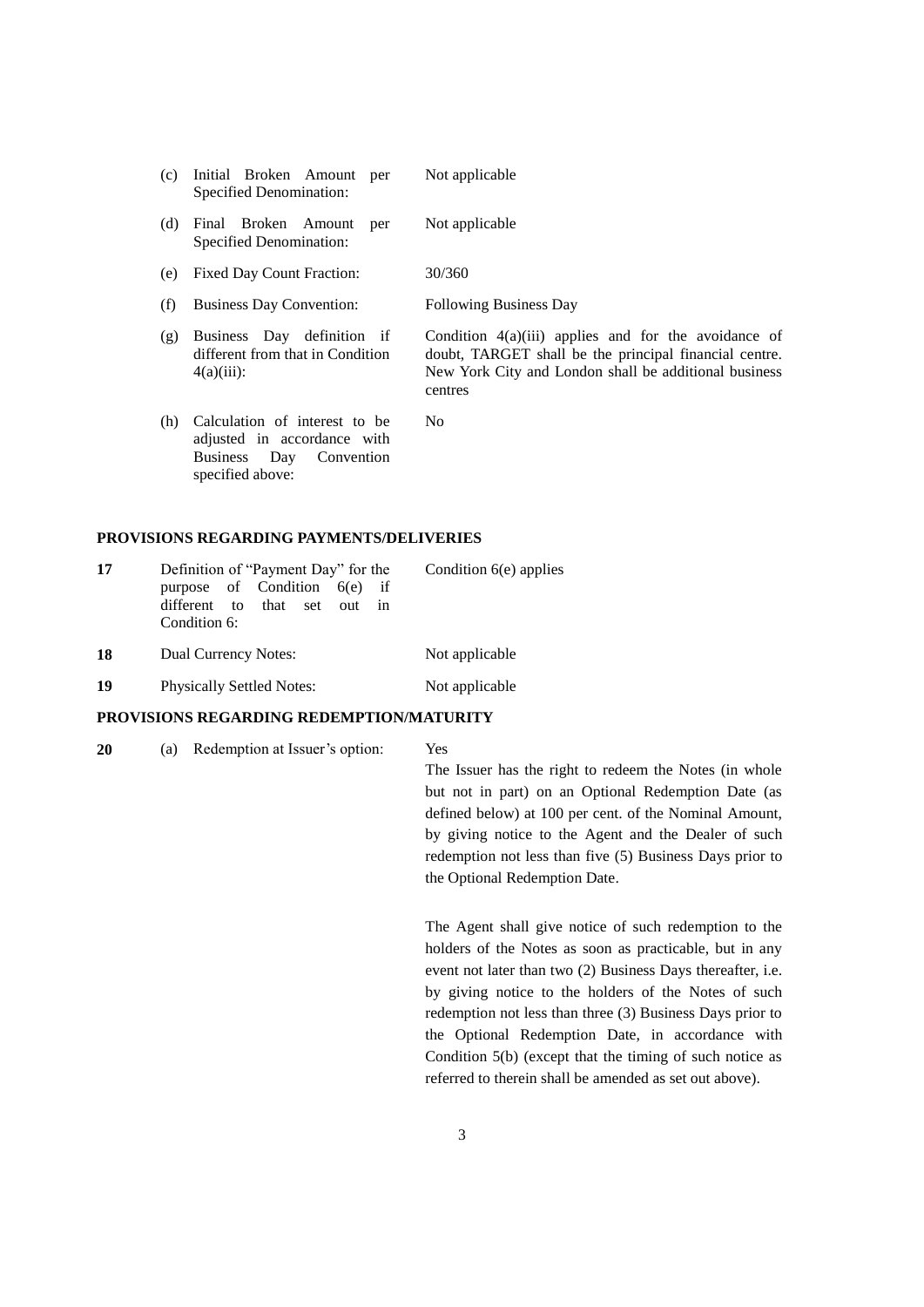"**Optional Redemption Date**" means 03 March 2021, 03 March 2022, 03 March 2023 and 03 March 2024, subject to adjustment in accordance with the Following Business Day Convention.

|    | Redemption at noteholder's<br>(b)<br>option:                                                                                     | N <sub>0</sub>                      |
|----|----------------------------------------------------------------------------------------------------------------------------------|-------------------------------------|
| 21 | Final Redemption Amount for<br>(a)<br>each Note:                                                                                 | 100 per cent. of the Nominal Amount |
|    | Final Redemption Amount for<br>(b)<br>each Indexed Note where the<br>Index or Formula applies to the<br>Final Redemption Amount: | Not applicable                      |
| 22 | <b>Instalment Note:</b>                                                                                                          | Not applicable                      |
| 23 | Early Redemption Amount for each<br>Note payable on an event of default:                                                         | Condition $5(d)$ applies            |

#### **DISTRIBUTION, CLEARING AND SETTLEMENT PROVISIONS**

| 24 | Method of distribution:                                                                                | Non-syndicated                                                                                                                                                                                              |
|----|--------------------------------------------------------------------------------------------------------|-------------------------------------------------------------------------------------------------------------------------------------------------------------------------------------------------------------|
| 25 | If Syndicated, names and addresses<br>of Managers or, if Non-Syndicated<br>name and address of Dealer: | Deutsche Bank AG, London Branch<br>Winchester House,<br>1 Great Winchester Street,<br>EC2N 2DB London, United Kingdom                                                                                       |
| 26 | Date of Syndication Agreement:                                                                         | None                                                                                                                                                                                                        |
| 27 | <b>Stabilising Manager(s):</b>                                                                         | None                                                                                                                                                                                                        |
| 28 | Additional selling restrictions:                                                                       | Any offer, sale or delivery of the Notes or distribution of<br>copies of the Offering Circular, this Pricing Supplement<br>or any other document relating to the Notes in the<br>Republic of Italy must be: |

(1) made by an investment firm, bank or financial intermediary permitted to conduct such activities in the Republic of Italy in accordance with the Italian Legislative Decree No. 58 of 24 February 1998 (otherwise known as the *Testo Unico della Finanza*), CONSOB Regulation No. 11971 of 14 May 1999, CONSOB Regulation No. 16190 of 29 October 2007, and Legislative Decree No. 385 of 1 September 1993 (otherwise known as the *Testo Unico Bancario*), in each case as amended from time to time; and

(2) in compliance with any other applicable laws and regulations or requirement imposed by CONSOB, the Bank of Italy or any other competent authority.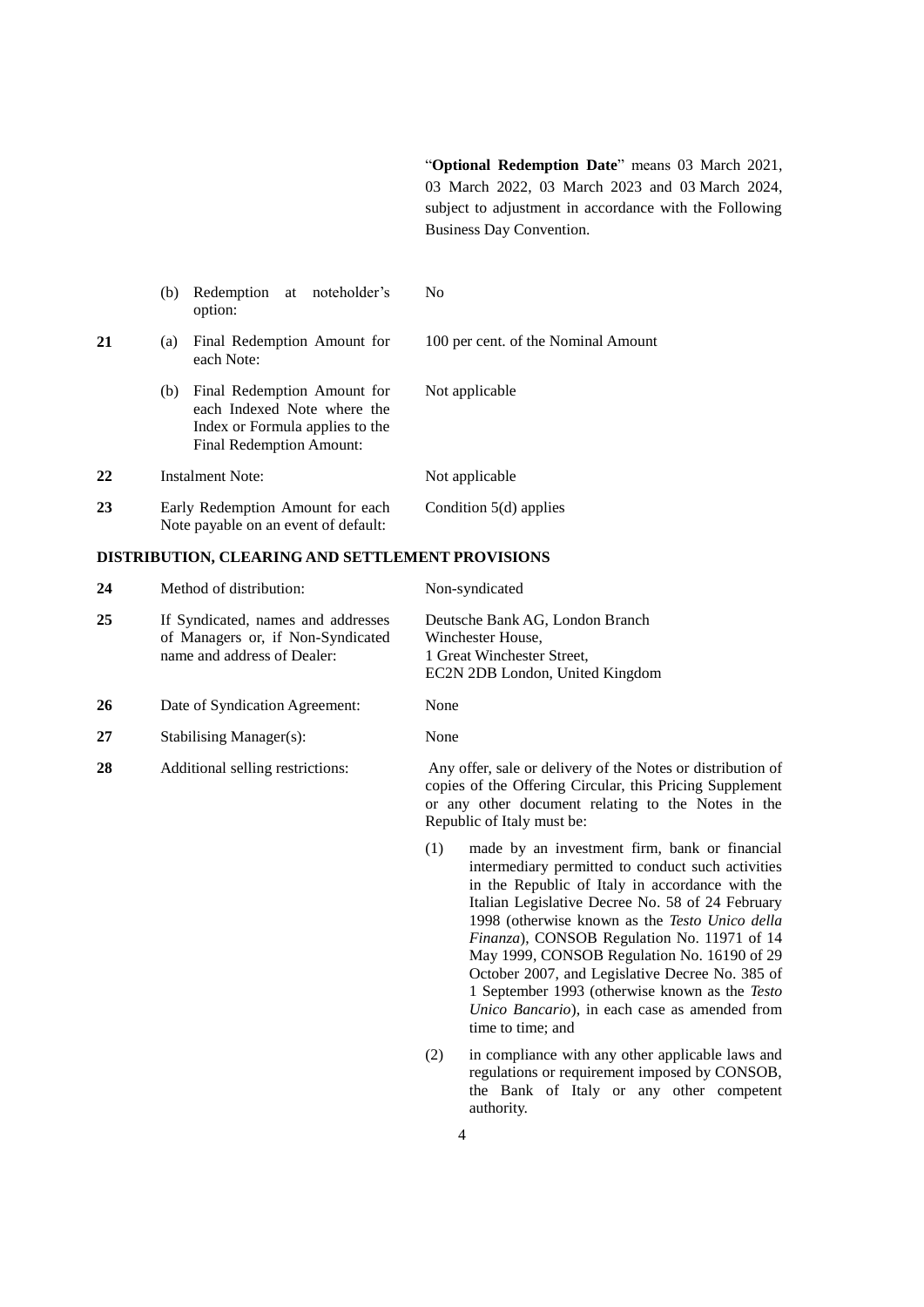- **29** Details of additional/alternative clearing system approved by the Issuer and the Agent:
- **30** Intended to be held in a manner which would allow Eurosystem eligibility:

**33** In the case of Notes denominated in

the currency of a country that subsequently adopts the euro in accordance with the Treaty establishing the European Community, as amended by the Treaty on European Union, whether the Notes will include a redenomination clause providing for the redenomination of the Specified Currency in euro (a "Redenomination Clause"), and, if so specified, the wording of the Redenomination Clause in full and any wording in respect of redenominalisation and/or consolidation (provided they are fungible) with other Notes

**31** Common Code: 1555982393

Euroclear and Clearstream, Luxembourg only

No

ISIN Code: XS1555982393

**32** Listing: Application will be made for the Notes to be admitted to listing and trading on the Multilateral trading facility (MTF) EuroTLX of EuroTLX SIM S.p.A.

Not applicable

**34** Total Commissions: Not applicable.

denominated in euro.

This Pricing Supplement comprises the pricing supplement required for issue and admission to trading on the multilateral trading facility (MTF) EuroTLX of EuroTLX SIM S.p.A. of the Notes described herein pursuant to the Euro 35,000,000,000 Global Medium Term Note Programme of European Bank for Reconstruction and Development (as from 03 March 2017 or as soon as practicable thereafter).

## **RESPONSIBILITY**

The Issuer accepts responsibility for the information contained in this Pricing Supplement.

For and on behalf of

## **EUROPEAN BANK FOR RECONSTRUCTION AND DEVELOPMENT**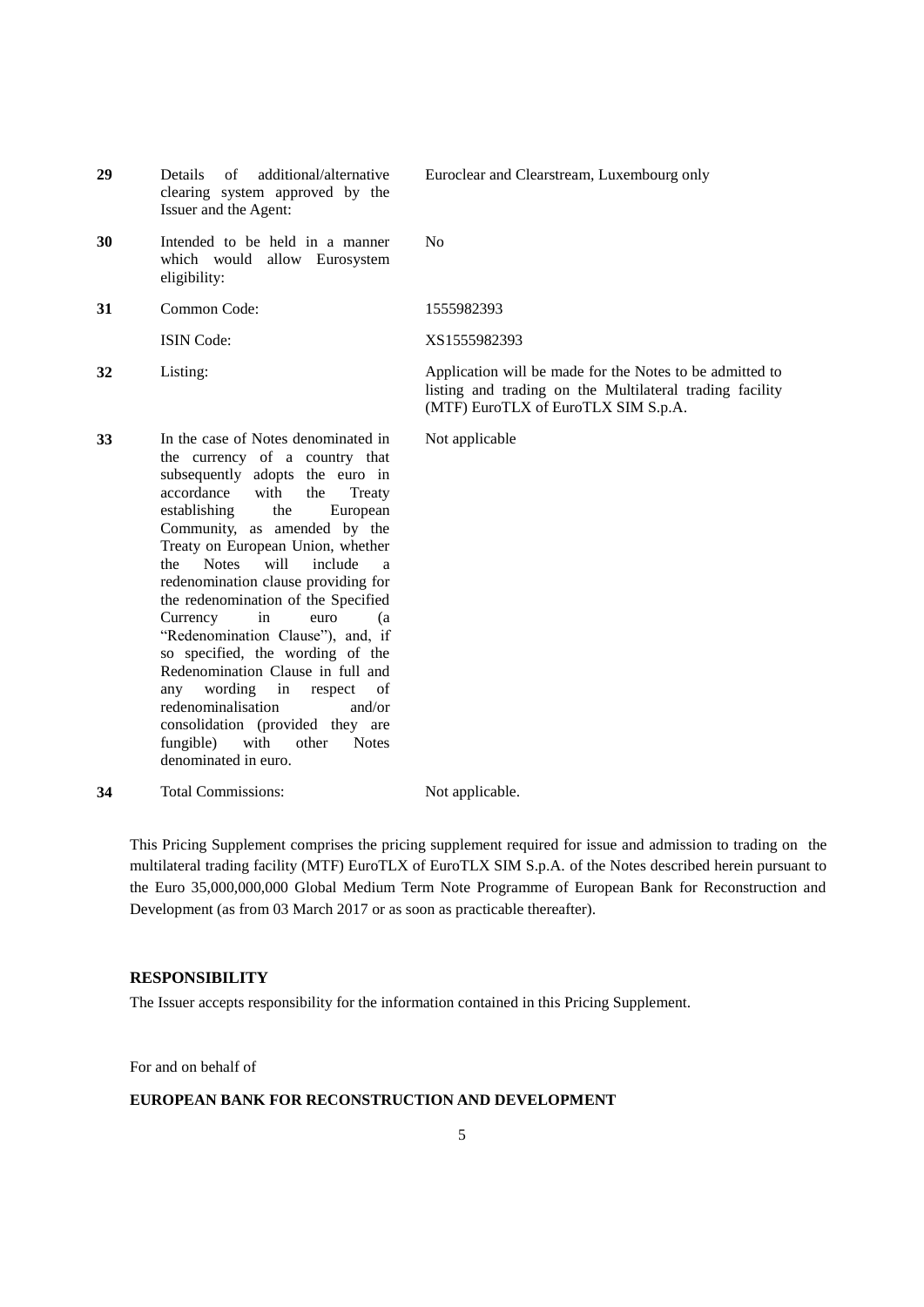By:

Authorised signatory

# **CITIBANK, N.A. (as Agent)**

By:

Authorised signatory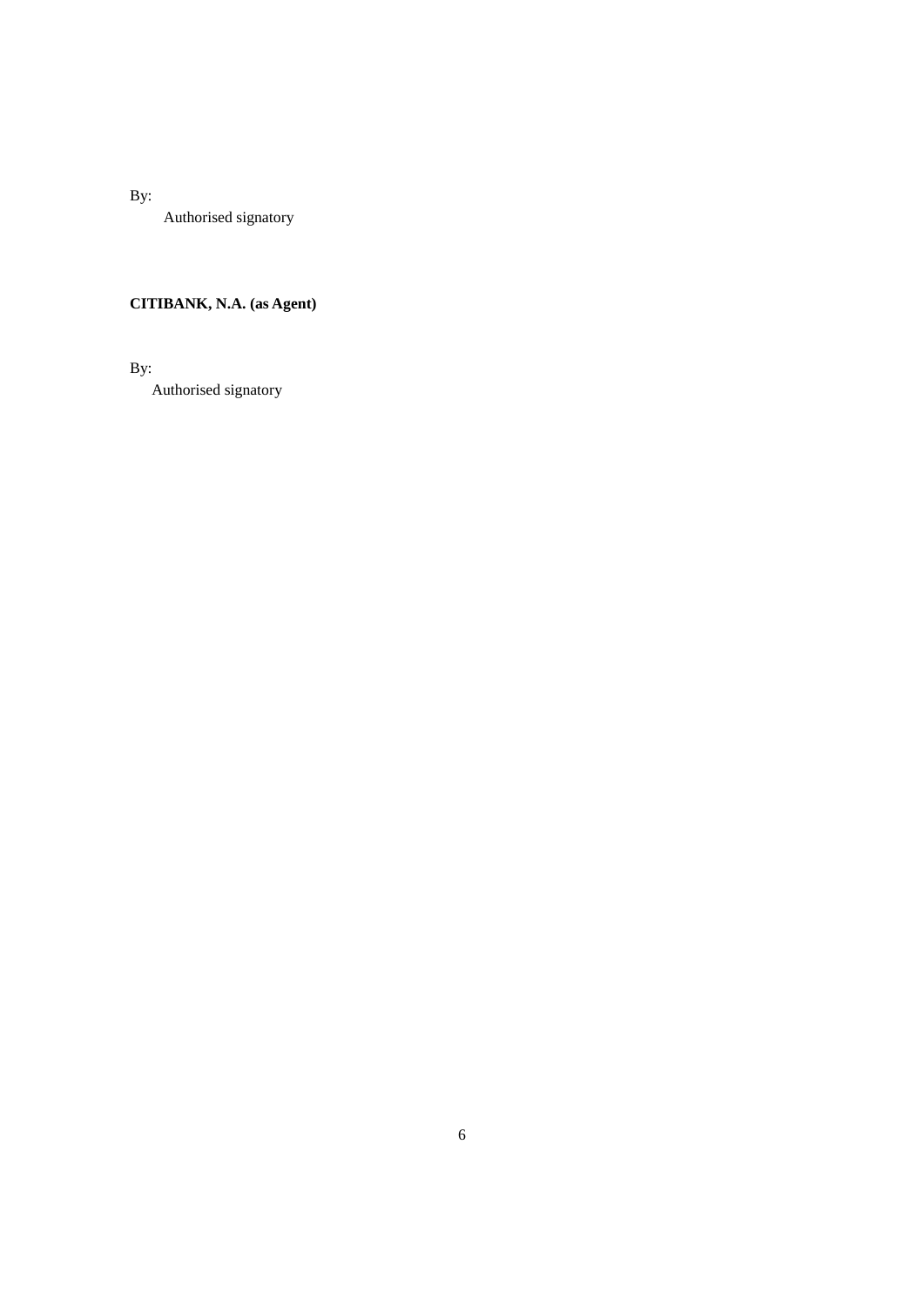### **PART B - OTHER INFORMATION**

**1 LISTING Application will be made by the Issuer (or on its behalf)** for the Notes to be admitted to trading on the multilateral trading facility (MTF) EuroTLX of EuroTLX SIM S.p.A. with effect from 03 March 2017 or as soon as practicable thereafter. No assurance can be given that such listing and admission to trading will be obtained on such date, or, if obtained, that it will be maintained. **2 RATINGS** The Issuer and/or its debt obligations have been assigned an AAA credit rating from Standard & Poor's Credit Market Services Europe Limited ("S&P"), an Aaa credit rating from Moody's Investors Service Limited ("Moody's") and an AAA credit rating from Fitch France S.A.S. ("Fitch"). As defined by S&P, an "AAA" rating means that the ability of the Issuer to meet its financial commitment on its obligations is extremely strong. As defined by Moody's, an "Aaa" rating means that the Issuer's ability to meet its financial obligations is judged to be of the highest quality, with minimal credit risk. As defined by Fitch, an "AAA" rating denotes the lowest expectation of credit risk and means that the Issuer has an exceptionally strong capacity for timely payment of its financial commitments.

#### **3 INTERESTS OF NATURAL AND LEGAL PERSONS INVOLVED IN THE ISSUE/OFFER**

Save as discussed in "Subscription and Sale" and in the document "*Additional Information relating to the offer to the public in Italy of the European Bank for Reconstruction and Development up to USD 100,000,000 Fixed Rate Step-Up Callable Notes due 03 March 2025 ISIN XS1555982393"* so far as the Issuer is aware, no person involved in the issue/offer of the Notes has an interest material to the offer.

#### **4 REASONS FOR THE OFFER, ESTIMATED NET PROCEEDS AND TOTAL EXPENSES**

| (i)  | Reasons for the offer   | The net proceeds of the issue of the Notes will be       |
|------|-------------------------|----------------------------------------------------------|
|      |                         | included in the ordinary capital resources of the Issuer |
|      |                         | and used in its ordinary operations.                     |
|      |                         |                                                          |
|      |                         |                                                          |
| (ii) | Estimated net proceeds: | Up to USD 100,000,000                                    |